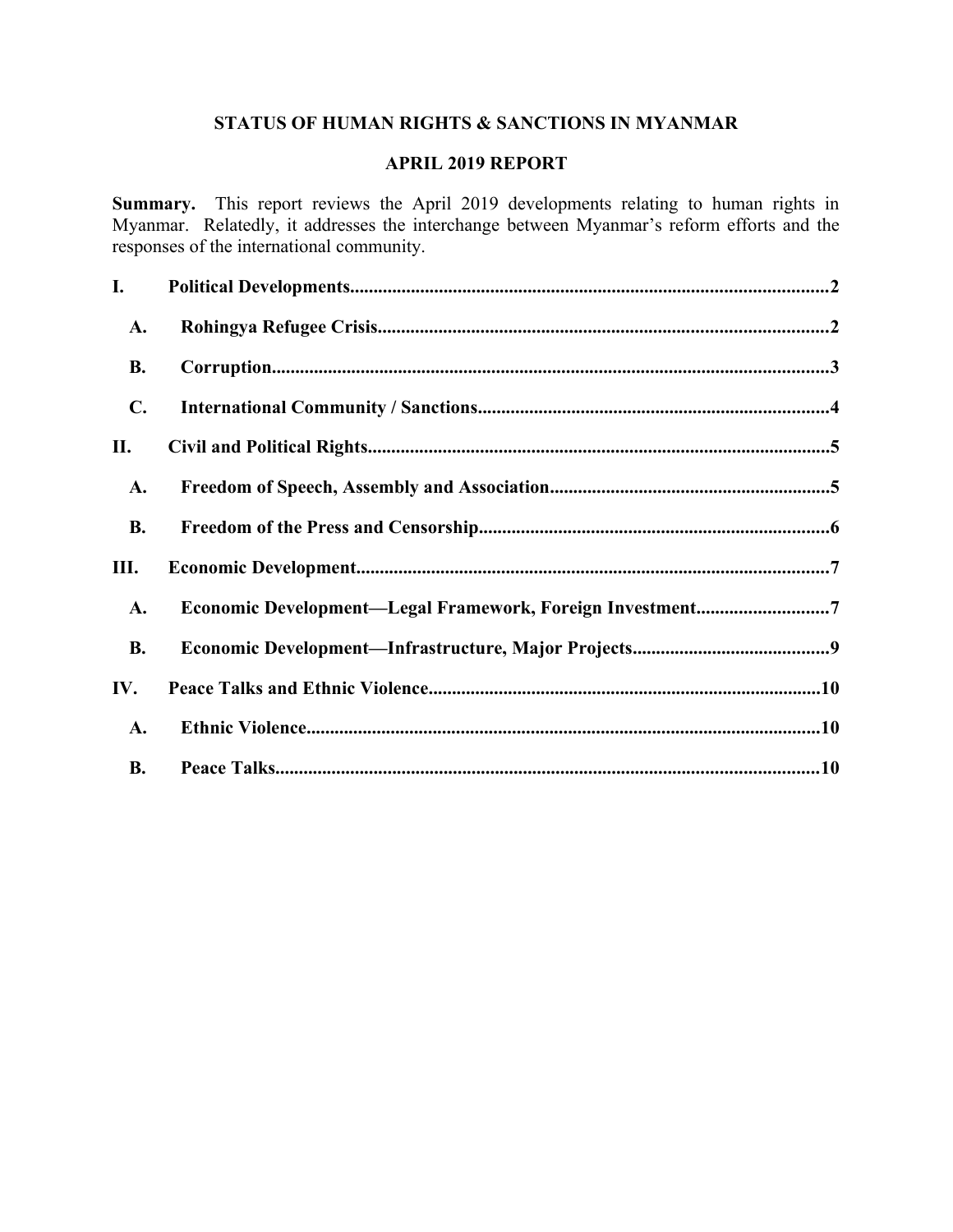### **I. Political Developments**

### <span id="page-1-1"></span><span id="page-1-0"></span>**A. Rohingya Refugee Crisis**

#### *Increased Violence in Bangladesh Refugee Camps*

On April 25, 2019, the International Crisis Group released a report citing fraught conditions in Rohingya refugee camps based on interviews conducted in Cox's Bazar in April 2019. A Rohingya refugee leader described the security situation in Cox's Bazar as "very serious," and stated that he was unable to sleep at night for fear of attack.<sup>1</sup> Several community groups have emerged in the Rohingya refugee camps, ranging from groups seeking justice for atrocities in Myanmar to groups simply trying to improve life in the refugee camps. However, a surge in violence has accompanied this increase in political activity and the building of civil society.<sup>2</sup> Several refugees described increasing fear in the camps and have reported armed men attacking shelters at night, kidnapping critics and warning women against breaking conservative Islamic norms.<sup>3</sup> Various groups such as militants, religious conservatives, criminal gangs and non-violent political and civil society organizations are vying for power within the camps.<sup>4</sup> One such group, the Arakan Rohingya Salvation Army ("ARSA"), which catalyzed the 2017 crisis with attacks on security posts in Myanmar, has shown that it is willing to make and carry out death threats in order to further its agenda.<sup>5</sup> Nighttime security in Cox's Bazar lies mostly in the hands of untrained and unarmed night watchmen appointed by the refugees.<sup>6</sup> Bangladeshi police patrol mostly outside of the camps at night, as their focus is on perimeter security and protection of local Bangladeshi communities.<sup>7</sup>

### *United Nations Reiterates Urgent Need for Sustained Support*

Three top United Nations officials, United Nations Under-Secretary-General for Humanitarian Affairs and Emergency Relief Coordinator Mark Lowcock, Director General of the International Organization for Migration António Vitorino and United Nations High Commissioner for Refugees Filippo Grandi, jointly visited the refugee camps in Cox's Bazar and met with different refugee groups in April. The officials reiterated their commitment to continue working towards safe and sustainable solutions in Myanmar for Rohingya refugees and called upon the international community to continue supporting the critical needs of Rohingya refugees and their host communities in southeastern Bangladesh, which together number approximately 1.2 million people.<sup>8</sup> In addition, the officials stressed the critical importance of supporting the Rohingya while they are in exile, particularly by expanding opportunities for education and skills training. Nearly half of the 540,000 refugee children under the age of 12 are currently not being educated, while the rest of the refugee children have access only to very limited schooling.<sup>9</sup> Moreover, only a small percentage of teenage children in the refugee camps have access to any form of school or training.<sup>10</sup> Grandi highlighted that the current crisis has now been ongoing for almost two years; thus, it is critical that refugees are given opportunities to learn, build skills and contribute to their communities while they wait to return to Myanmar.<sup>11</sup>

### *Climate Considerations*

The officials appealed to donors in light of the potential risks posed by the upcoming cyclone and monsoon season and also stressed the need for stronger infrastructure in the refugee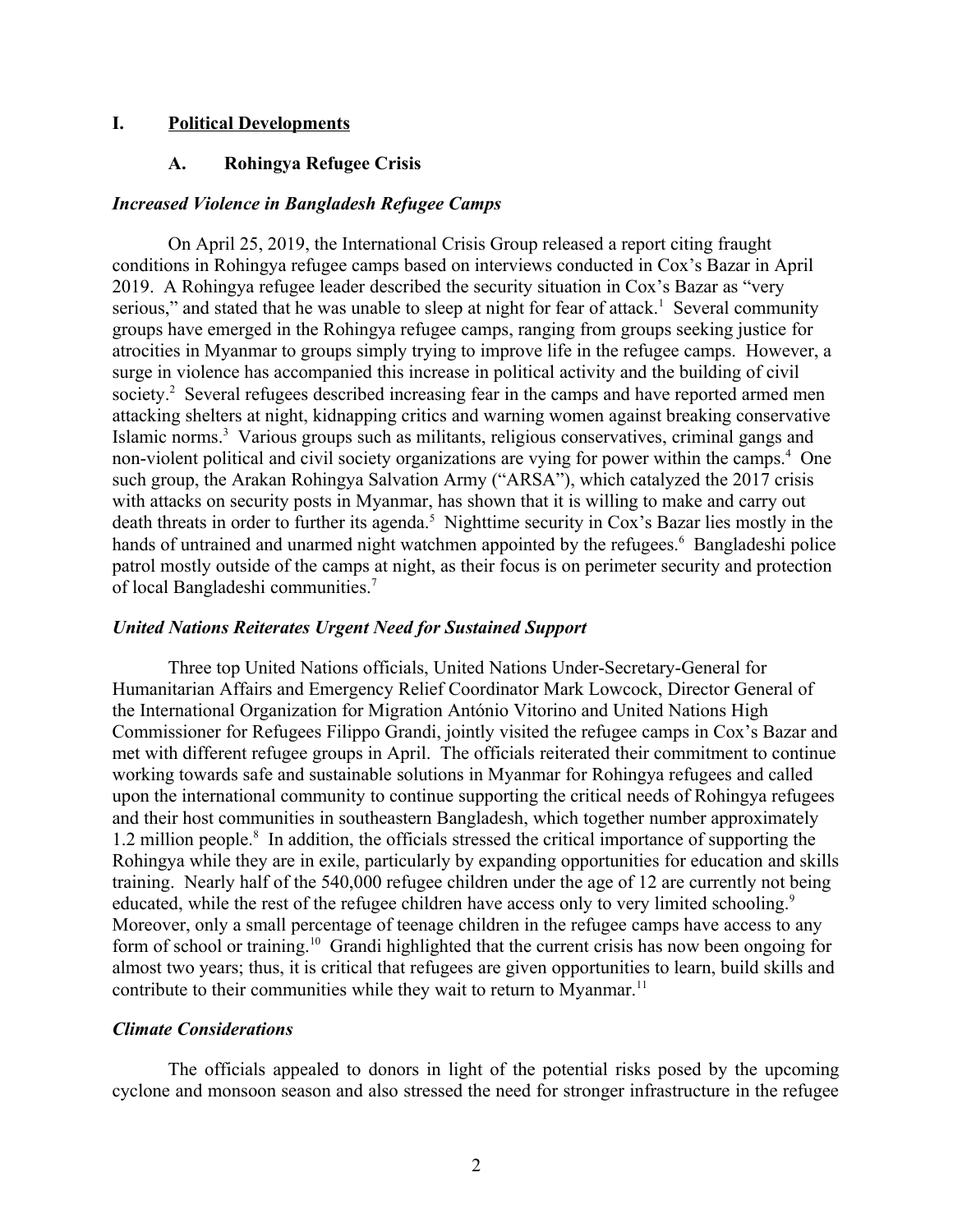camps in preparation for monsoons.<sup>12</sup> Bangladesh's foreign minister, AK Abdul Momen, restated the Bangladesh government's plan to move approximately 100,000 refugees to the remote island of Bhasan Char.<sup>13</sup> Momen noted that he believes that there may be excessive amounts of rain this year that may cause landslides, and that by relocating Rohingya refugees, monsoon-related casualties may be averted.<sup>14</sup> However, some human rights groups have expressed concerns over the Bhasan Char plan, given that the island is remote and prone to devastation from cyclones.<sup>15</sup>

### <span id="page-2-0"></span>**B. Corruption**

In the lead-up and aftermath of the Yangon municipal elections held on March 31, some local residents expressed concern that campaign spending regulations were too lax and could lead to corruption.<sup>16</sup> After the elections, residents also cited endemic corruption as a factor that discouraged them from voting.<sup>17</sup>

The Anti-Corruption Commission ("ACC") opened a case against Than Daing, managing director of No. 2 Mining Enterprise, Myanmar's public mining enterprise.<sup>18</sup> A complaint filed against the managing director alleged that he requested a 3.3 million kyat payment from a company hired to level his land and asked for a 4.2 million kyat payment for his family's vacation fees.<sup>19</sup>

For the first time, the ACC filed a complaint accusing individuals for filing a false bribery complaint.<sup>20</sup> The ACC filed the complaint against a director of National Prosperity Gold Production Group Co. Ltd. for fabricating a bribery case, and two of the company's employees were also charged as abetting the fabrication.<sup>21</sup> The ACC alleged that the director and two employees filed the bribery case with the purpose of defaming civil servants.<sup>22</sup>

Ayeyarwady police are investigating former deputy speaker of the regional parliament, San Min Aung, for alleged misappropriation of funds.<sup>23</sup> The National League of Democracy had begun an internal investigation in December following a complaint alleging that he purchased five vehicles using embezzled government funds.<sup>24</sup> The ACC opened an investigation in February, finding that although his actions did not signal corruption, "action can be taken against him if he violated departmental regulations and other laws."<sup>25</sup>

The ACC brought charges against five senior government officials from the Directorate of Water Resources and Improvement of River Systems for misuse of public funds.<sup>26</sup> The ACC's investigation determined that the officials have misused more than 537 million kyat allocated to sub-offices since 2014.<sup>27</sup>

ACC Chair Aung Kyi submitted the ACC's annual report to the Union Parliament on Monday, April 29.<sup>28</sup> As part of the annual report, an independent third party conducted a nationwide survey, finding that "corruption had not declined significantly by the end of 2018, and remained at the usual [level]."<sup>29</sup> The ACC received 1,054 complaints in 2018, with 46 falling under its jurisdiction.<sup>30</sup>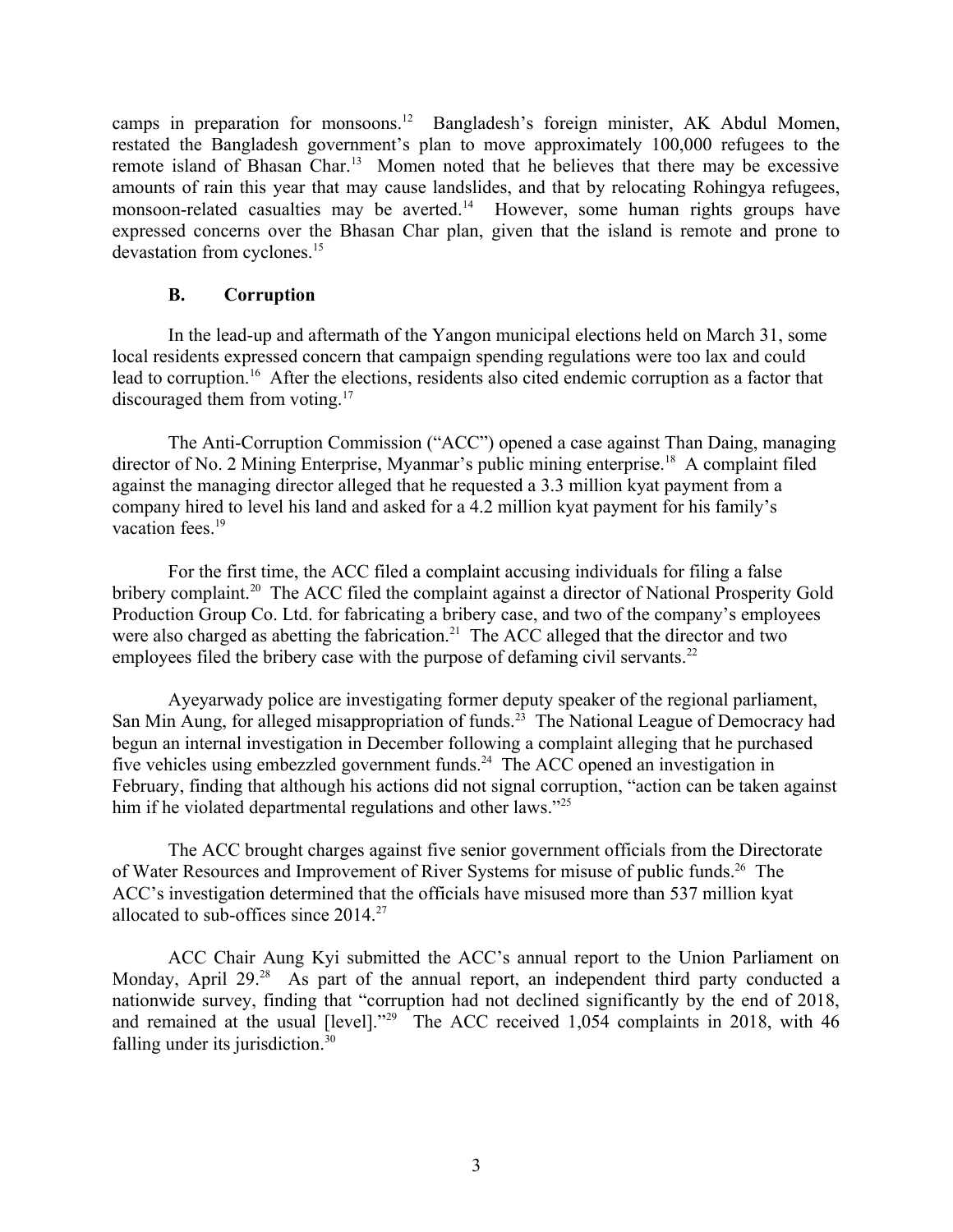### <span id="page-3-0"></span>**C. International Community / Sanctions**

In the U.S., amid ongoing concern about human rights in Myanmar, including the violence against the Rohingya ethnic minority, a bipartisan pair of lawmakers is set to introduce legislation in the House of Representatives calling out Myanmar's government for its ongoing detention of political prisoners, including two Reuters journalists, and to provide new funding to the State Department to support organizations working for the prisoners' release. "We want to push hard to make sure that the United States is doing everything it can to advance the cause of human rights in Myanmar, both in terms of the Rohingya and, as our bill suggests, broadly throughout society," said a member of the U.S. House of Representatives Andy Levin, who is co-sponsoring the bill with a member of the U.S. House of Representatives Ann Wagner.

A group of Senate Republicans and Democrats introduced their own measure in mid-April that would impose sanctions and other penalties on Myanmar for human rights abuses. The legislation comes just days after Myanmar's president issued 9,551 pardons, but only two for political prisoners, according to the Assistance Association for Political Prisoners, an independent human rights organization that called the news "disappointing." U.S. lawmakers have been disappointed in President Trump's response to the human rights situation in Myanmar. President Trump has never spoken publicly about the violence systematically perpetrated against the Rohingya population. While senior officials like Vice President Mike Pence and former U.S. Ambassador to the United Nations Nikki Haley have condemned the violence as "ethnic cleansing," the Trump administration has been criticized for being slow to sanction Myanmar military officials and units and declining to pressure the government on other human rights abuses. It has also stopped short of calling the campaign against the Rohingya a "genocide," despite many other organizations, including the United Nations and the U.S. Holocaust Memorial Museum, using the term.<sup>31</sup>

The U.N. announced on April 2 the appointment of a U.S. prosecutor as head of an independent team that will probe human rights violations committed against Rohingya Muslims in Myanmar's Rakhine State. U.N. Secretary-General António Guterres named Nicholas Koumjian as the first head of the Independent Investigative Mechanism for Myanmar, established by the U.N. Human Rights Council in September 2018. Koumjian has more than 35 years of experience as a prosecutor, including almost 20 years of work in international criminal justice. Since November 2013, he has served as the international co-prosecutor for the extraordinary chambers in the courts of Cambodia. Min Lwin Oo, a legal advisor at the Norwaybased Asian Human Rights Commission, said a prosecutor from a country other than the U.S. should have been appointed. Nandar Hla Myint, spokesman of the opposition Union Solidarity and Development Party ("USDP"), stressed that the investigation should be dealt with domestically. "The Rakhine issue is a domestic affair, and it has to be handled under domestic laws by the Tatmadaw, the government, and the people," he said. "There are existing laws that enable [us] to resolve domestic affairs, so our party won't accept any intervention in domestic affairs by portraying them as an international affair under the auspices of the U.N."<sup>32</sup>

Amnesty International has highlighted an escalation in the number of politically motivated arrests and detentions in Myanmar in April. The two Reuters journalists, Wa Lone and Kyaw Soe Oo, who were sentenced to seven years in prison in September 2018, in part due to their reporting of a massacre committed against the Rohingya by Myanmar soldiers, were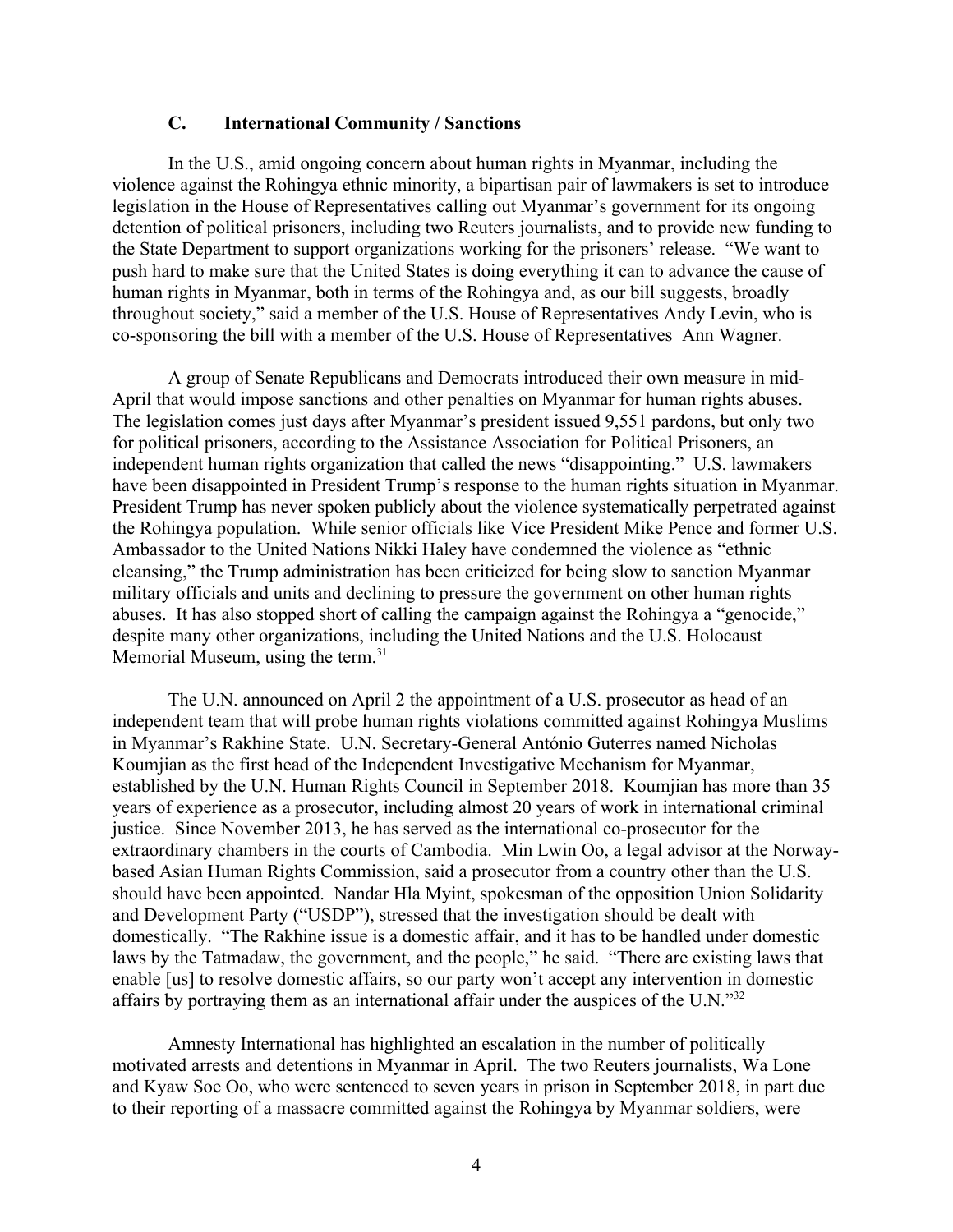awarded the 2019 Pulitzer Prize for international reporting on April 16. However, on April 12, film director and a founder of the Myanmar Human Rights Human Dignity International Film Festival Min Htin Ko Ko Gyi was detained in connection with Facebook posts critical of the military and the 2008 Constitution, and, on April 22, five people were taken into custody and are facing charges of defamation after they live-streamed a satirical performance mocking the Myanmar military.<sup>33</sup>

# **II. Civil and Political Rights**

### <span id="page-4-1"></span><span id="page-4-0"></span>**A. Freedom of Speech, Assembly and Association**

On April 22, Yangon's Mayangone Township Court ordered the detention without bail of five performers in a troupe which performs comedy and satirical slam poetry. The performers were arrested while rehearsing "thangyat," which is "a centuries-old custom allowing free rein to satirize rulers and society during New Year celebrations."<sup>34</sup> The performers were arrested under the penal code, which makes it a crime to make a statement "with intent to cause, or which is likely to cause, any officer, soldier, sailor or airman in the Army, Navy or Air Force to mutiny or otherwise disregard or fail in his duty as such."<sup>35</sup> Police had previously arrested three of the five troupe members on April 15, along with another member, Su Yadanar Myint, and charged them with violating section 66(d) of the Telecommunications Law. The four, who had posted a livestream of their performance on Facebook that was then shared on YouTube, had been released on bail. Up to 25 more members of the troupe have been reportedly sued under section 66(d) since April 23, but their names have not been released. <sup>36</sup> The U.S. Embassy in Myanmar issued a statement saying, "Journalism, satire, peaceful protest, and other forms of legitimate expression should not be crimes in a democratic society."<sup>37</sup> A spokesman for the ruling party justified the detentions, arguing that that restrictions on "thangyat" were temporary while the country works to achieve democracy.<sup>38</sup>

Filmmaker and human rights activist, Min Htin Ko Ko Gyi, was denied bail on April 12 after been detained on criminal charges for posting on Facebook criticizing the role of the Tatmadaw.<sup>39</sup> Min Htin Ko Ko Gyi, who founded the Human Rights, Human Dignity International Film Festival, has been a strong critic of the Myanmar military. He posted a series of Facebook posts criticizing the undemocratic military-drafted 2008 Constitution and the political role that it grants to the Tatmadaw. Lieutenant-Colonel Lin Htun of Yangon Region Command opened a defamation case against the filmmaker at the end of March under Article 66(d) of the Telecommunications Law. Just days later, the officer opened a second case against Min Htin Ko Ko Gyi under non-bailable Article 505(a) of the Myanmar Penal code. Both charges carry a maximum two-year prison sentence.<sup>40</sup>

The human rights NGO, Human Rights Watch, has expressed concern about the recent arrests of people who have been critical of the Tatmadaw and Myanmar government, calling the arrests reflective of "the rapid decline in freedom of expression in Myanmar."<sup>41</sup> Human Rights Watch notes that many peaceful critics have been arrested under several laws, particularly section 66(d) of the Telecommunications Law and section 505 of the penal code, and said, "Parliament, which begins its new session on April 29, 2019, should repeal or amend repressive laws used to silence critics."<sup>42</sup>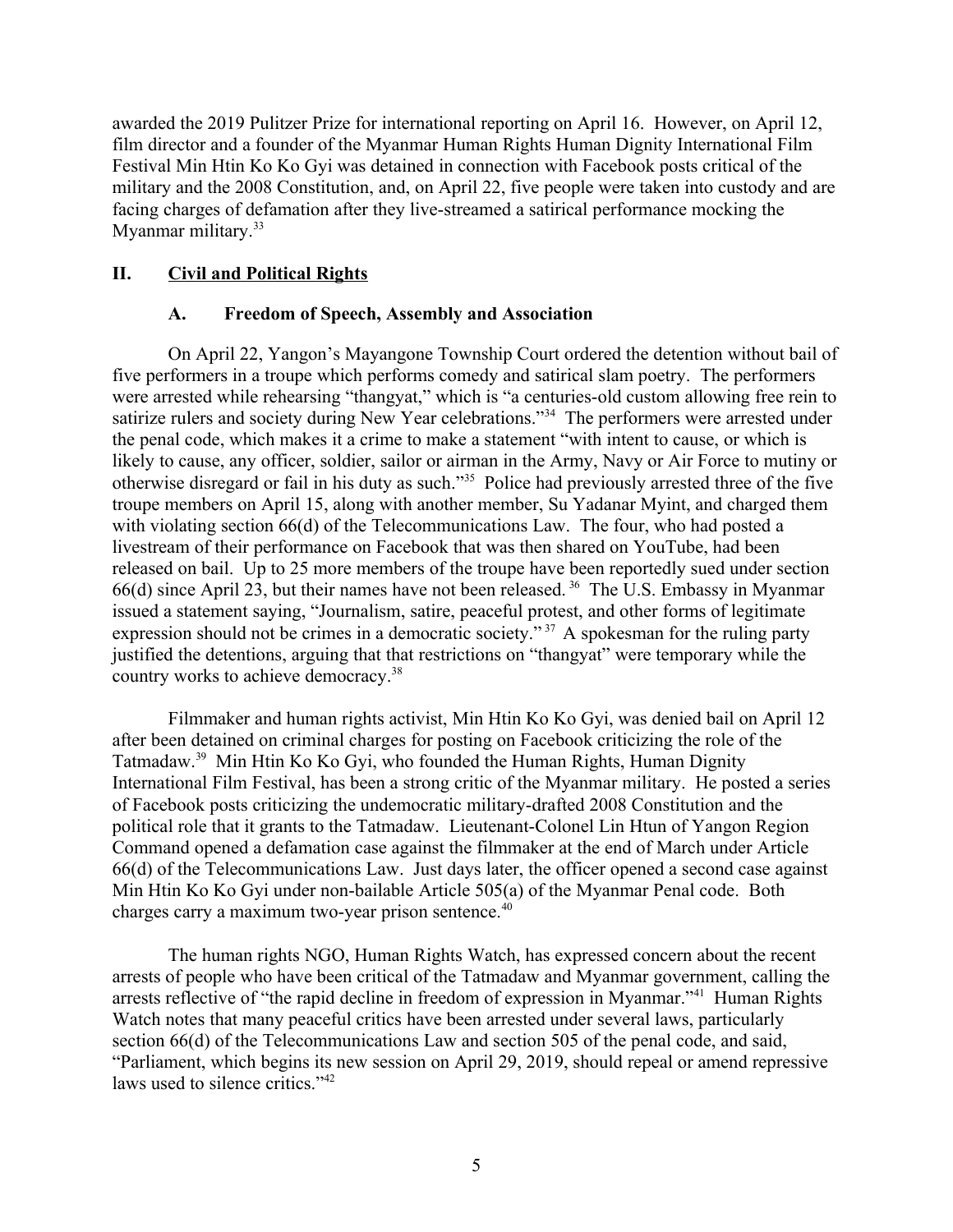#### <span id="page-5-0"></span>**B. Freedom of the Press and Censorship**

The Tatmadaw has sued The Irrawaddy News, a Burmese news outlet, under Article 66(d) of the Telecommunications Law for its coverage of recent clashes between the Army and the Arakan Army ("AA") in Mrauk-U in Rakhine State.<sup>43</sup> The military's Yangon Region Command filed the case against the news agency's Burmese edition editor Ye Ni on April 12 at Kyauktada Police Station. The editor was granted bail on the same day. It is the second time the military has taken legal action against The Irrawaddy in the past three years. The New Yorkbased Committee to Protect Journalists ("CPJ") has urged the Tatmadaw to drop the lawsuit against The Irrawaddy and called for the military to stop using legal threats to stifle news coverage of ongoing armed conflicts.<sup>44</sup>

Several independent media outlets in Myanmar received anonymous threats over their coverage of the ongoing fighting between the AA and government troops.<sup>45</sup> The threats were conveyed both by phone and fake email accounts. An email sent to one outlet reads: "AA is not a terrorist organization but fighting for the Rakhine fatherland. Media outlets have to stop [spreading] wrong information that could lead to misunderstandings between the AA and Rakhine, and other ethnic people. If it does not, news outlets will face damage. We can't guarantee the safety of media houses and their reporters. If there [appears] anything bad about AA despite our warnings, we will blast your organization." In December 2018, the AA sent warning letters, each accompanied by a bullet and the official AA stamp, warning the recipients —including a police station head, village administrator and a businessman—against disturbing those who are "implementing the Way of Rakhita"— a self-determination concept. Both the AA and the Tatmadaw have denied making the threats.

The Deputy Minister of Information and media outlets across Myanmar have denounced the threats, saying the messages pose a threat to the entire country as it transitions toward democracy.<sup>46</sup> However, the Deputy Minister for Information also said that journalistic ethics must be maintained as "a shield that protects journalists, and this is an alarm to remind us that we should never drift from ethical reporting." The Chairman of the Myanmar Press Council has forwarded the reports it received on to the President's Office in hopes that it can track down who sent the threats.

The Myanmar Supreme Court rejected the appeal of the two Reuters journalists who were sentenced to seven years in jail for violating the Official Secrets Act with their reporting on the killing of 10 Rohingya men and boys.<sup>47</sup> The Court did not elaborate on the reasons for its decision. Lawyers for the reporters had appealed to the Supreme Court, citing lack of proof of a crime and evidence that the pair were set up by police.<sup>48</sup> A policeman told a lower court last year that officers had planted secret documents on the two reporters. Following the ruling, the United States renewed its call on Myanmar to free the journalists. State Department spokeswoman Morgan Ortagus said that the Supreme Court decision sent "a profoundly negative signal about freedom of expression" in Myanmar.<sup>49</sup> "The United States is deeply concerned by recent arrests of reporters, political activists, civil society members and satirical performers in Burma," said Ortagus.

The United Nations' cultural agency awarded its annual press freedom prize to the two Reuters reporters jailed in Myanmar over their reporting of the killings of Rohingya Muslims in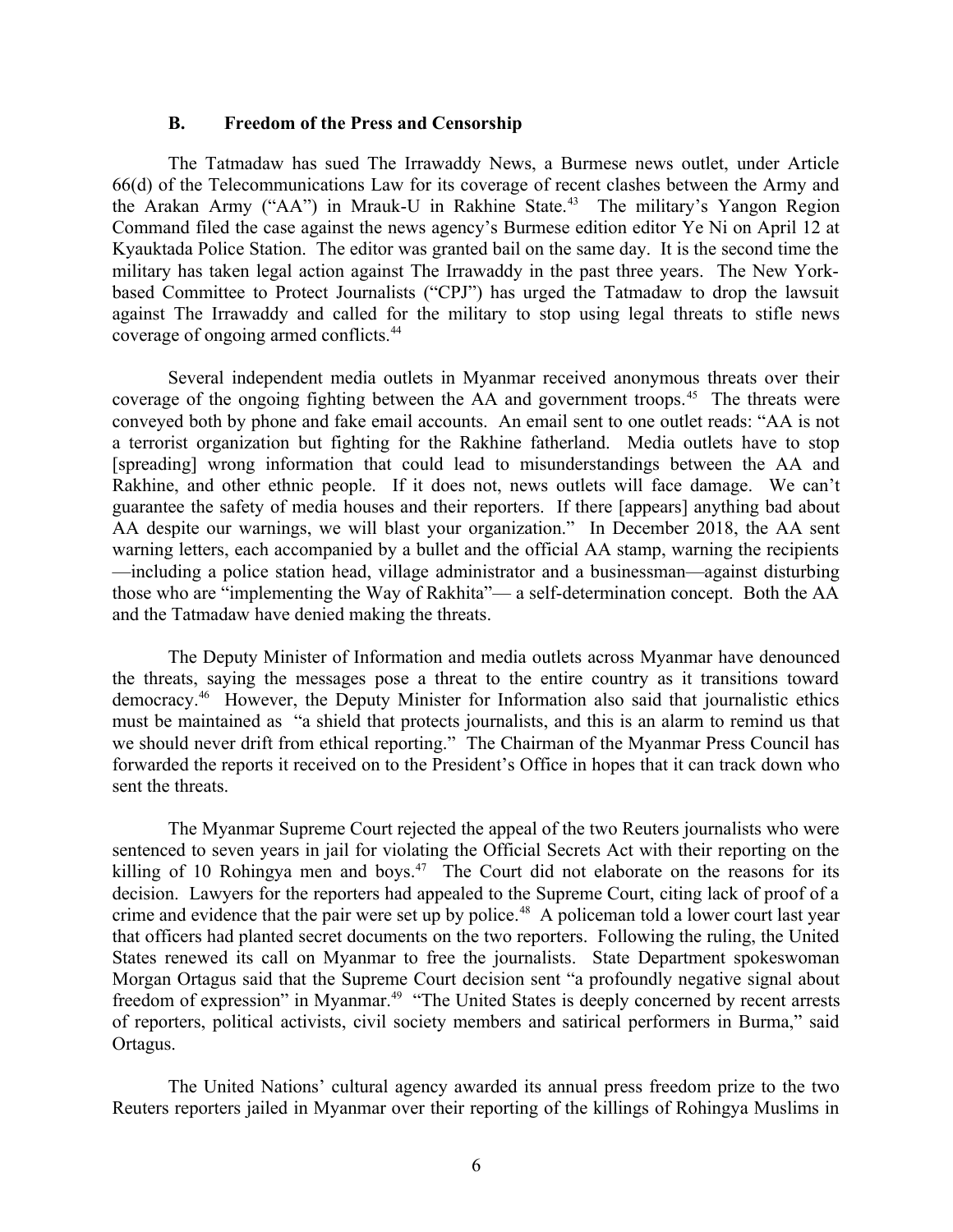the country.<sup>50</sup> Wa Lone and Kyaw Soe Oo have been in prison since December 2017, detained on claims of violating state secrets. The Guillermo Cano prize, named for a Colombian journalist gunned down in Bogota in 1986, will be awarded on May 2 at a ceremony in Ethiopia on the eve of World Press Freedom Day. On April 15, the Pulitzer Center in New York handed its award for international reporting to news organization Reuters, with a special mention for the two jailed journalists. <sup>51</sup> The prize was given to the team from Reuters for "exposing military and Buddhist villagers responsible for the systematic removal and murder" of Muslims in northern Rakhine State.<sup>52</sup> Reuters Editor-in-Chief Stephen Adler said that despite being thrilled that Wa Lone, Kyaw Soe Oo and their colleagues were recognized for their extraordinary, courageous coverage, he was also saddened. "I remain deeply distressed…that our brave reporters Wa Lone and Kyaw Soe Oo are still behind bars," he said.

### **III. Economic Development**

### <span id="page-6-1"></span><span id="page-6-0"></span>**A. Economic Development—Legal Framework, Foreign Investment**

Over \$1.87 billion of foreign investment across 139 projects was made in Myanmar in the first half of the fiscal year 2018-2019, according to figures from the Directorate of Investment and Company Administration ("DICA"). The transport and communication sector topped the list with investments of over \$680 million, followed by manufacturing with over \$601 million. Singapore was the largest investor with over \$1.1 billion of investments. Regionally, the Yangon region attracted 60% of the investments, followed by Mandalay with 30%. Meanwhile, Myanmar's total foreign trade reached \$16.93 billion, with the sea trade amounting to \$12.09 billion between October 2018 and March 29, 2019, according to figures from the Commerce Ministry.<sup>53</sup>

The Yangon regional government will sign a Memorandum of Understanding ("MoU") with a consortium of Hong Kong and Taiwan companies in May to develop an internationalstandard industrial zone in Htantabin Township in the west of Yangon. With a an estimated investment amount of \$500 million, the Htantabin Industrial Zone is planned to cover more than 1,000 acres and is expected to create more than 150,000 job opportunities. The regional government and the Hong Kong-Taiwan consortium, Golden Myanmar Investment Co., are scheduled to sign the MoU on May 10. It is expected to take about nine years to fully implement the Htantabin Industrial Zone. This is the first of eleven industrial zones that are planned for undeveloped areas on the outskirts of Yangon.<sup>54</sup>

According to the DICA, the Myanmar Investment Commission ("MIC") has permitted an infrastructure project with a total investment amount of approximately \$290 million for port and container yards on a build-operate-transfer ("BOT") basis. The Singaporean investment is expected to create more than  $1,000$  local jobs.<sup>55</sup>

China and Myanmar recently signed two MoUs and one agreement letter. One of the MoUs relates to the China-Myanmar Economic Corridor, which is part of Beijing's ambitious Belt and Road Initiative, part of which aims to construct basic infrastructure connecting key economic centers in Myanmar. The corridor will connect Kunming, the capital of China's Yunnan province, to Myanmar's major economic checkpoints—first to Mandalay in central Myanmar, and then east to Yangon and west to the Kyaukphyu Special Economic Zone.<sup>56</sup> The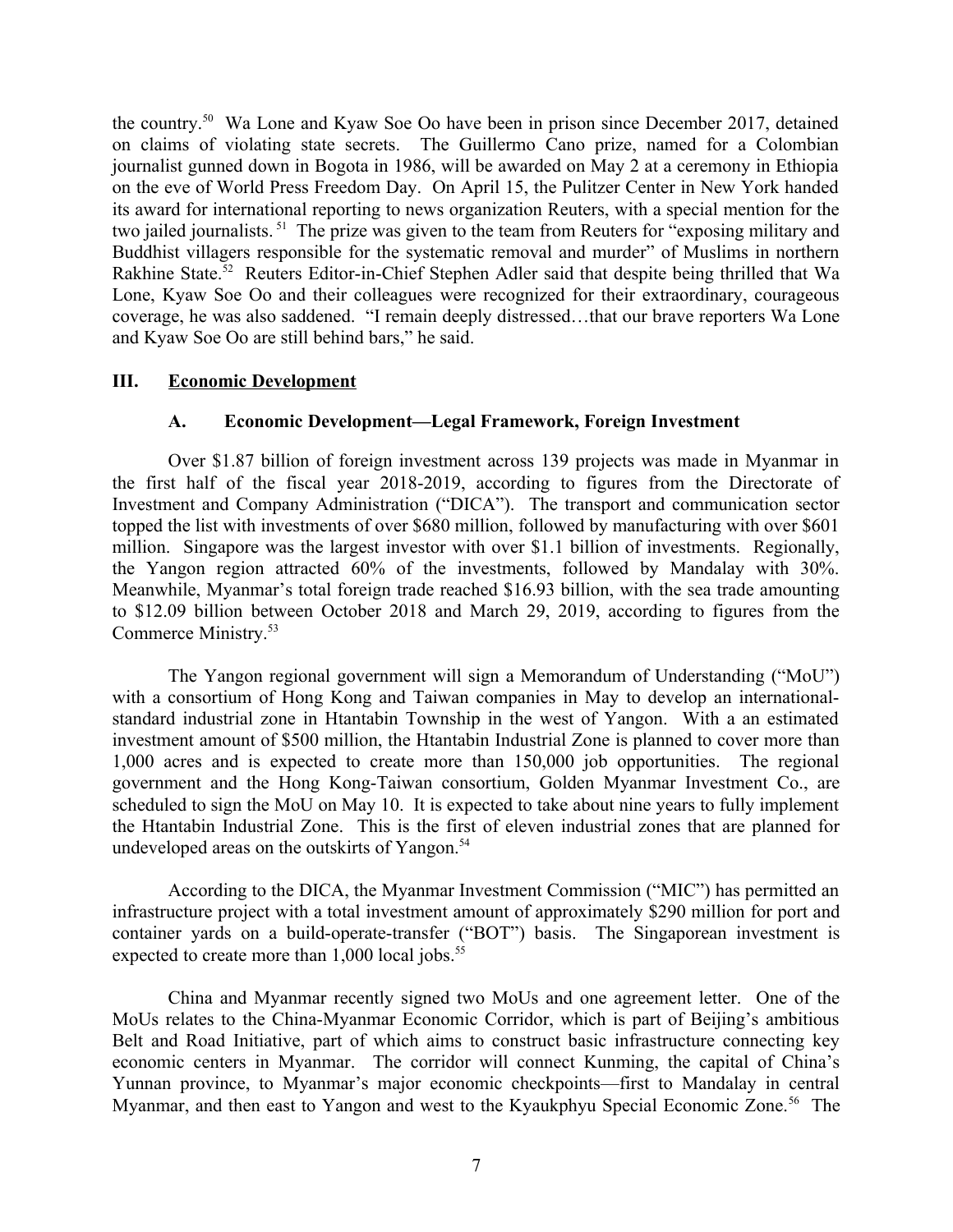second MoU aims to establish a five-year collaboration between both countries for the development of the trade and economic sector. It was reported that the two governments also discussed ways to promote collaboration on infrastructure and technology, Myanmar's transportrelated infrastructure development in connection with the Belt and Road Initiative, an increase of Myanmar's rice export quota of currently 100,000 tons and additional purchases by China of agricultural goods and livestock produced in Myanmar.<sup>57</sup> A third official document, an agreement letter, outlines the countries' collaboration on economic and technology-related issues.<sup>58</sup>

Aung Naing Oo has been appointed as permanent secretary of the Ministry of Investment and Foreign Economic Relations. He was previously promoted from his former position as director general of the DICA to director general of the Office of the Union Investment and Foreign Economic Relations on March 29, 2019. It is reported that Aung Naing Oo will hold both positions concurrently. The investment ministry was established in November 2018. Two departments which were previously part of the Ministry of Planning and Finance – DICA and the Foreign Economic Relations Department – were also moved to the new ministry.<sup>59</sup>

Golden Myanmar Airlines has received approval from the Myanmar Investment Commission to operate an aviation fuel business. It received permission for the "importation, storage, distribution, transportation and (into plane) fuelling of jet fuel." It was announced that the joint venture would operate at the airports of Tachileik, Kawthaung, Nyaung Oo, Heho, Sittwe, Myitkyina and the Mandalay International Airport. However, the new venture does not appear to have received permission to operate at Yangon International Airport, the country's busiest airport. Until 2015, the state-owned Myanmar Petroleum Products Enterprise was the sole supplier of aviation fuel in Myanmar. In 2015, it formed a joint venture with Singapore's Puma Energy following a tender offer. The joint venture, NEPAS, operates at 11 airports, and is currently the only source of aviation fuel. Established in 2012, Golden Myanmar Airlines operates flights to 10 destinations using two ATR 72-600 aircraft. $60$ 

China continues to develop its relationship with Myanmar through the tourism industry. China Eastern Airlines launched extra flights to Yangon International Airport in April and is increasing efforts to encourage tourists from Myanmar to visit China. "We take the Myanmar tourism market seriously as Myanmar is a promising country. So, for the convenience of travelers, we will try at the earliest to connect both cities with a direct flight," said Ding Yun Lai, governor of Wulingyuan district in China. As tourists from both Myanmar and China usually travel in groups, more cooperation is needed to develop a systematic and organized industry catering to the needs of the tourists, said Kyaw Win, a member of the Myanmar-China Tourism Marketing Team. Myanmar hosted more than 3.5 million tourists in 2018, of which 40% were Chinese, according to the Myanmar-China Marketing Committee.<sup>61</sup>

Four Myanmar life insurance companies, Citizen Business Insurance, First National Insurance, Grand Guardian Insurance and Capital Life Insurance, will cooperate with their foreign counterparts to form joint ventures in Myanmar, according to the Myanmar Insurance Association ("MIA"). Earlier this year, the Ministry of Planning and Finance allowed foreign insurers to operate in the Myanmar insurance market for the first time. Foreign life insurers can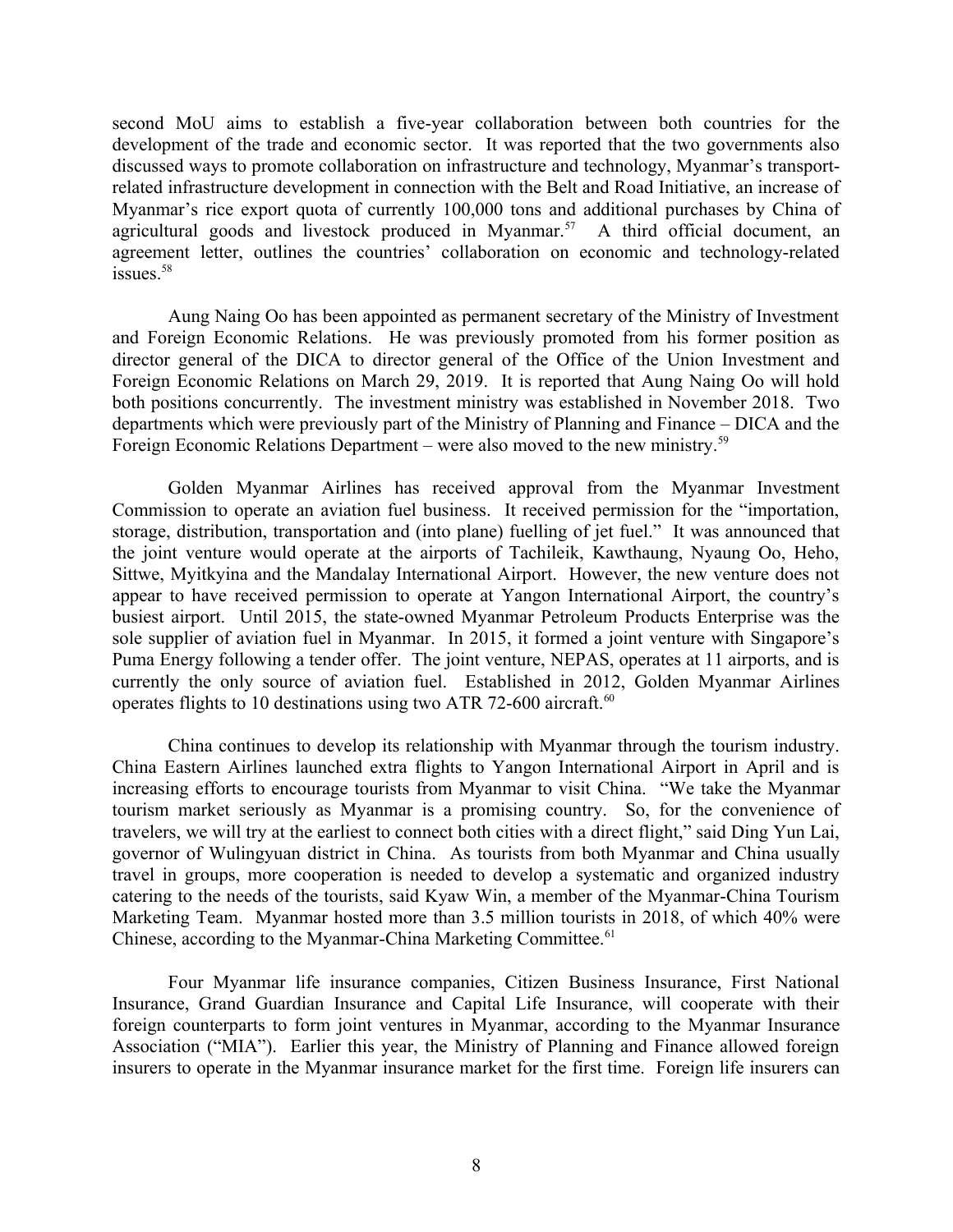operate in Myanmar as 100% wholly-owned subsidiaries or by way of a joint venture with local insurers. Foreign non-life insurance providers can operate by establishing joint ventures only.<sup>62</sup>

Myanmar recently enacted the Condominium Law and Rules, which relax the regulation of the construction of condominiums. A condominium is defined as part of a building with six floors or more on collectively owned land. Foreign individuals can own up to 40% of the total floor area of a condominium, however no individual may own more than 25% of the units. Some commentators expect that this new law will increase interest in the market for condominiums, as currently a large share of the local population does not have the financial means to purchase a condominium. A new Apartment Law is also being drafted and is expected to be enacted in the coming year. Further, a Real Estate Service Law is anticipated to be enacted in mid-2019, which would ease the use of real estate agents for foreigners. $63$ 

### <span id="page-8-0"></span>**B. Economic Development—Infrastructure, Major Projects**

On April 1, Sunway Construction Group Bhd announced a partnership with Capital Construction Ltd ("CCL") to develop major infrastructure and construction projects in Myanmar. Sunway Construction Group Bhd signed a memorandum of understanding with CCL through its subsidiary Sunway Builders (Myanmar) Co Ltd. CCL is the construction division of Capital Diamond Star Group ("CDSG"), one of Myanmar's most respected and prominent conglomerates with leading businesses in various sectors, including real estate development and construction. Through the partnership, the companies plan to jointly bid for potential projects to be developed by CDSG, including mix-used developments, offices, hotels, hospitals, and external infrastructure projects.<sup>64</sup>

Also on April 1, the Federation of Contractors' Association of Nepal and Myanmar Licensed Contractors Association signed a memorandum of understanding to move ahead in collaboration for infrastructure development during the concluding ceremony of the Nepal Investment Summit.<sup>65</sup>

# **C. Land Seizures**

Approximately 200 farmers in Shan State held a protest to demand the return of their land allegedly seized by the military.<sup>66</sup> The "thousands of acres of land" in question were allegedly seized in 2012, but have been left idle since. The farmers were not compensated at the time of the seizure, and received no notice that their land was being seized. The land in question is allegedly being sold off by government agents.

Meanwhile, in Kayin State, some residents are celebrating the arrest of Saw Nyi Nyi, who led the implementation of a controversial housing project.<sup>67</sup> Saw Nyi Nyi divided and sold land to be used for the poor. The project allegedly trespassed on the original land owners' property, and those complaints were brought to the state government committee charged with addressing such complaints in January 2017. Subsequently, about half of the prohibited houses on the site were demolished and the land, other than forest land, is slated to be returned to its original owners. This has caused tensions between the original land owners and the purchasers.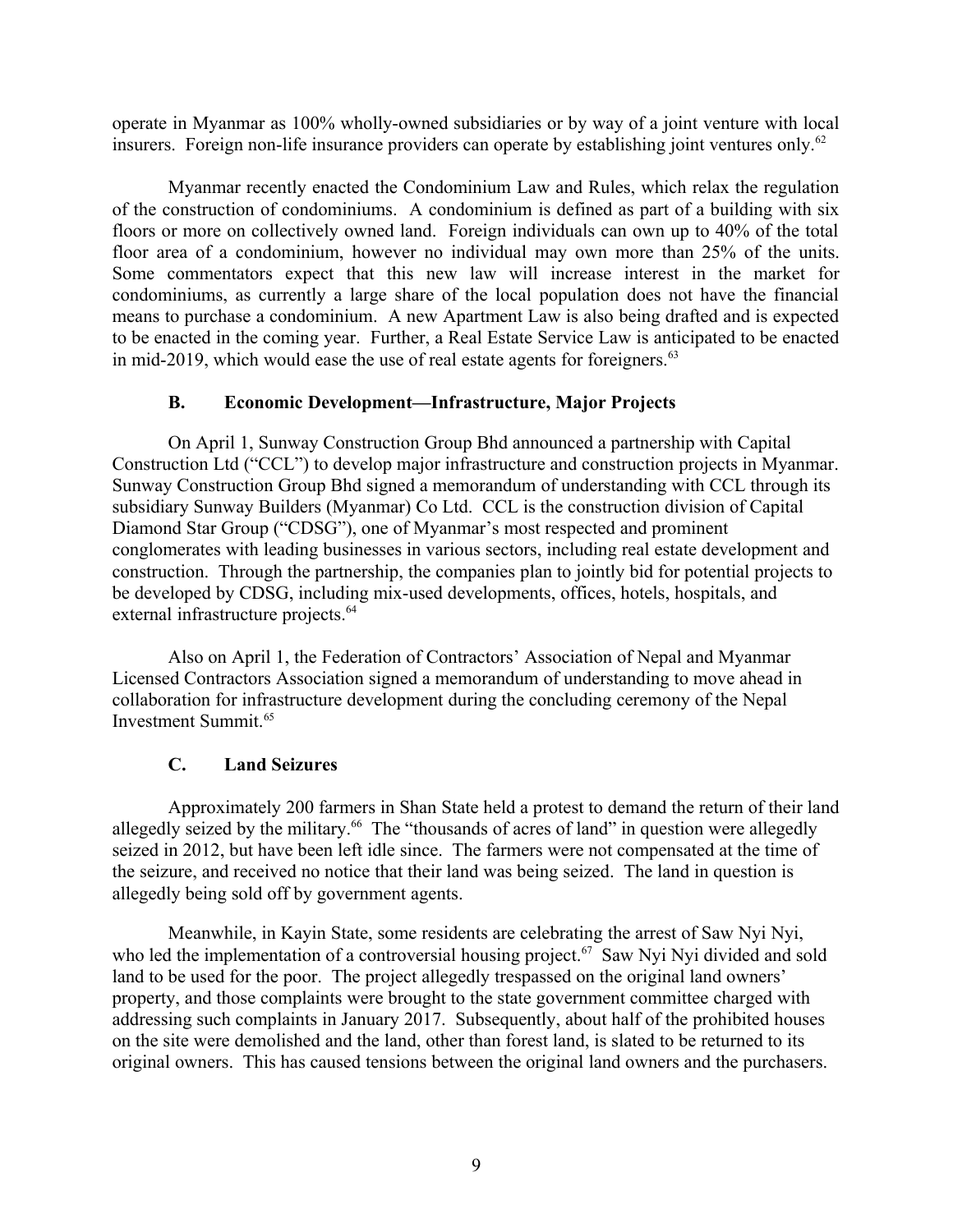Challenges to dispossessed landholders trying to reclaim their land in Tanintharyi Region were highlighted this month. In 2011, more than 13,000 acres of forest in one township in the region were cleared for oil palms.<sup>68</sup> The displaced farmers were not compensated for their land. Farmers requesting their land back have been told that they must provide certain documents, which many farmers do not have. An amendment to the law in 2018 required land users, including any farmers who have moved back onto unused portions of the land, to apply for permits by March 11, 2019 or face eviction or prosecution for trespassing. In an another town in the region, villagers have been sued three times in the last three years for attempting to reestablish their crops in areas undeveloped by palm oil companies. Villagers who have attempted to apply for permits have been subject to abuse and hostile treatment from officials charged with adjudicating claims. It remains to be seen whether the confusion over implementation of the law requiring registration will be resolved in the coming months.

### **IV. Peace Talks and Ethnic Violence**

### <span id="page-9-2"></span><span id="page-9-1"></span>**A. Ethnic Violence**

A report released in March by Human Rights Watch detailed the plight of women and girls trafficked from Myanmar's Kachin State to China to bear children to unmarried men.<sup>69</sup> Victims are offered jobs in China but, upon arrival, are sold off to unwed men, confined and repeatedly raped until they become pregnant.<sup>70</sup> Victims are also often forced into domestic servitude, facing the harrowing decision whether to leave their child behind to escape.<sup>71</sup> 227 cases were identified in 2017; however the number is likely to be exponentially higher, due to fear, stigma, and the inherent difficulty of gathering reliable statistics about illicit offending.<sup>72</sup> The victims, many of whom have been displaced by the ongoing conflict in the region between the Kachin Independence Organization and the Myanmar military, were as young as 14 years old.<sup>73</sup>

A member of the Ta'ang National Liberation Army ("TNLA"), Maj Mai Aik Kyaw, said that the TNLA clashed with the Tatmadaw on April 22 near Nan-se village in Namkham Township and that the clash lasted about 15-20 minutes.<sup>74</sup> According to the TNLA, the fighting took place with military columns from the Tatmadaw's Light Infantry Division 88.<sup>75</sup> "Even" though it was a small battle, the Tatmadaw opened fire with artillery, using at least 20 rounds, from the Tatmadaw's new military camp in Namkham," Maj Mai Aik Kyaw said.<sup>76</sup>

The Kachin Independence Army ("KIA") and the Tatmadaw have engaged in a series of clashes in mid-April in northern Shan State's Muse Township as the end of the military's selfimposed four-month truce nears, sources on both sides said.<sup>77</sup> The KIA believes the Tatmadaw deployed more troops and launched military operations because it wants to take over the areas currently under the control of the two KIA battalions.<sup>78</sup> The Tatmadaw's Brigadier General Zaw Min Tun said the clashes occurred while "the Tatmadaw troops were just doing their administrative work and conducting regular movements in the area in northern Shan State."<sup>79</sup>

### <span id="page-9-0"></span>**B. Peace Talks**

A senior leader of the AA said that the group is giving more weight to its struggle for self-determination rather than achieving peace in Rakhine State.<sup>80</sup> Major General Tun Myat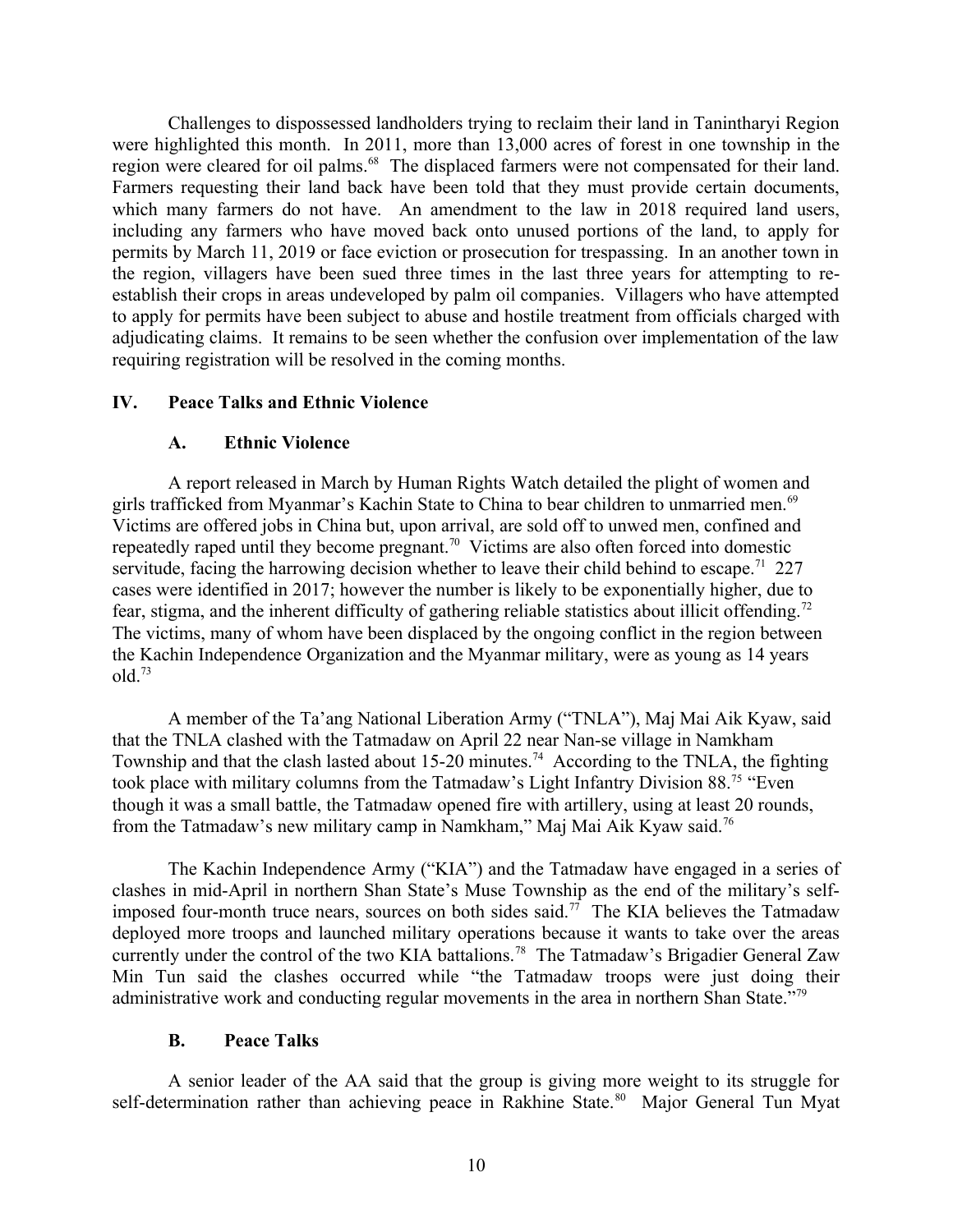Naing, chief of staff of the AA, said, "It is true we want peace. However, for Rakhine people, the right to self-determination is more important. If we get it, peace will automatically follow." China's mediation of the conflict and discussions between government negotiators and AA leaders have made little progress, said Maj. Gen. Tun Myat Naing.

The National Reconciliation and Peace Centre ("NRPC") met with the Karen National Union ("KNU") with the aim of resuming peace talks and carrying out the implementation of the peace process.<sup>81</sup> The KNU had temporarily suspended its participation in all peace negotiations after high-level talks with the government in October 2018.<sup>82</sup>

The National Socialist Council of Nagaland-Khaplang ("NSCN-K") says it will struggle to keep up peace talks with the Tatmadaw if it does not release all members of the armed rebel group it has detained, including those on its negotiating team.<sup>83</sup> In early March, more than a month after taking control of the NSCN-K's headquarters in Sagaing Region, the military arrested 10 of the group's political leaders and six fighters, including captains. Five of the detainees were released on April 5, leaving the fighters and the five leaders charged under the Unlawful Associations Act in custody.<sup>84</sup> NSCN-K liaison officer Jüvlengthong (or Cue Hlaing Thong) said "further peace negotiations would be difficult as both Chairman An Kam and Vice Chairman Kyaw Wan Sein, who lead the NSCN-K peace committee, as well as our home affair minister are among the detainees." Colonel Than Naing, spokesman for the military's Northwestern Command, confirmed that the military released five of the detainees "because, according to our initial investigation, they were not directly involved in the matter even though they are with the NSCN-K." Jüvlengthong said the group has written to the government's National Reconciliation and Peace Center, led by the State Counselor Aung San Suu Kyi, and the Office of the Commanderin-Chief asking them to intervene but have yet to hear back.

Union Attorney General Tun Tun Oo said that State Counselor Aung San Suu Kyi is not interested in assigning blame for the stalled peace process.<sup>85</sup> "It is completely impossible that each group can get 100 percent of their demands satisfied in political discussions. Only with mutual understanding and trust can negotiations deliver results," he said. Tun Tun Oo called for collaborative efforts in addressing the challenges facing each group. "The government really wants to start official talks as soon as possible. And I'd like to say seriously that the government is ready to cooperate to resolve the problems obstructing the talks," he said.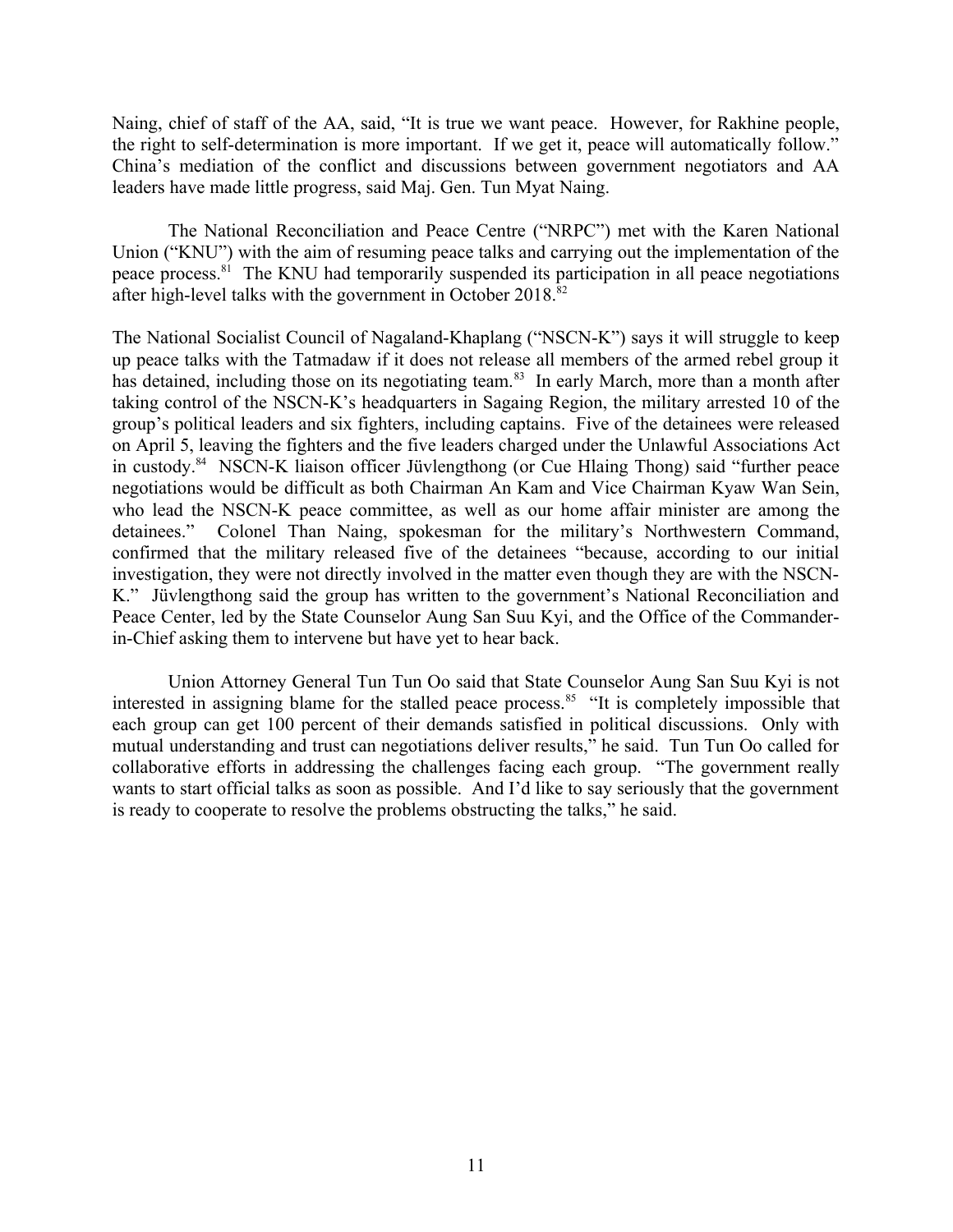<sup>1</sup> International Crisis Group, April 25, 2019: [https://www.crisisgroup.org/asia/south-east-asia/myanmar/b155-building](https://www.crisisgroup.org/asia/south-east-asia/myanmar/b155-building-better-future-rohingya-refugees-bangladesh)[better-future-rohingya-refugees-bangladesh](https://www.crisisgroup.org/asia/south-east-asia/myanmar/b155-building-better-future-rohingya-refugees-bangladesh).

<sup>2</sup> Reuters, April 23, 2019: [https://www.reuters.com/article/us-myanmar-rohingya-politics-insight/in-rohingya-camps-a](https://www.reuters.com/article/us-myanmar-rohingya-politics-insight/in-rohingya-camps-a-political-awakening-faces-a-backlash-idUSKCN1S000D)[political-awakening-faces-a-backlash-idUSKCN1S000D](https://www.reuters.com/article/us-myanmar-rohingya-politics-insight/in-rohingya-camps-a-political-awakening-faces-a-backlash-idUSKCN1S000D).

3 *Id.*

<sup>4</sup> International Crisis Group, April 25, 2019: [https://www.crisisgroup.org/asia/south-east-asia/myanmar/b155-building](https://www.crisisgroup.org/asia/south-east-asia/myanmar/b155-building-better-future-rohingya-refugees-bangladesh)[better-future-rohingya-refugees-bangladesh](https://www.crisisgroup.org/asia/south-east-asia/myanmar/b155-building-better-future-rohingya-refugees-bangladesh).

5 *Id.*

6 *Id.*

7 *Id.*

<sup>8</sup> UNHCR, April 26, 2019: [https://www.unhcr.org/news/press/2019/4/5cc2caed4/un-humanitarian-leaders-highlight](https://www.unhcr.org/news/press/2019/4/5cc2caed4/un-humanitarian-leaders-highlight-urgent-need-sustain-support-rohingya.html)[urgent-need-sustain-support-rohingya.html.](https://www.unhcr.org/news/press/2019/4/5cc2caed4/un-humanitarian-leaders-highlight-urgent-need-sustain-support-rohingya.html)

9 *Id.*

 $10$  *Id.* 

<sup>11</sup> *Id.*

<sup>12</sup> UNHCR, April 26, 2019: [https://www.unhcr.org/news/stories/2019/4/5cc322a34/world-must-turn-rohingya-crisis](https://www.unhcr.org/news/stories/2019/4/5cc322a34/world-must-turn-rohingya-crisis-say-un-chiefs.html)[say-un-chiefs.html](https://www.unhcr.org/news/stories/2019/4/5cc322a34/world-must-turn-rohingya-crisis-say-un-chiefs.html).

13 Al Jazeera, April 26, 2019: [https://www.aljazeera.com/news/2019/04/forget-rohingya-urges-support-refugees-](https://www.aljazeera.com/news/2019/04/forget-rohingya-urges-support-refugees-190426183314190.html)[190426183314190.html.](https://www.aljazeera.com/news/2019/04/forget-rohingya-urges-support-refugees-190426183314190.html)

 $\overline{14}$  *Id.* 

<sup>15</sup> *Id.*

<sup>16</sup> Frontier Myanmar, March 28, 2019, [https://frontiermyanmar.net/en/campaign-finance-black-holes-in-yangons-election.](https://frontiermyanmar.net/en/campaign-finance-black-holes-in-yangons-election)

<sup>17</sup> Frontier Myanmar, April 10, 2019,<https://frontiermyanmar.net/en/yangons-election-flop>.

<sup>18</sup> The Irrawaddy, April 1, 2019, <https://www.irrawaddy.com/news/burma/senior-mining-enterprise-official-arrested-corruption.html>. <sup>19</sup> *Id.*

<sup>20</sup> The Irrawaddy, April 3, 2019, [https://www.irrawaddy.com/news/burma/anti-corruption-commission-sues-gold-mining-firms-staff](https://www.irrawaddy.com/news/burma/anti-corruption-commission-sues-gold-mining-firms-staff-false-bribery-claim.html)[false-bribery-claim.html](https://www.irrawaddy.com/news/burma/anti-corruption-commission-sues-gold-mining-firms-staff-false-bribery-claim.html).

 $\frac{21}{21}$ *Id.* <sup>22</sup> *Id.*

<sup>23</sup> The Irrawaddy, April 5, 2019, [https://www.irrawaddy.com/news/burma/irrawaddy-police-investigating-lawmaker](https://www.irrawaddy.com/news/burma/irrawaddy-police-investigating-lawmaker-embezzlement.html)[embezzlement.html](https://www.irrawaddy.com/news/burma/irrawaddy-police-investigating-lawmaker-embezzlement.html).

 $\overline{^{24}}$  *Id.* 

<sup>25</sup> *Id.* (quoting Region Parliament Speaker U Aung Kyaw Khine).

<sup>26</sup> The Irrawaddy, April 11, 2019,<https://www.irrawaddy.com/news/5-water-resources-officials-face-corruption-charges.html>. <sup>27</sup> *Id.*

<sup>28</sup> The Irrawaddy, April 30, 2019, [https://www.irrawaddy.com/news/burma/overall-corruption-situation-not-improved-anti-graft](https://www.irrawaddy.com/news/burma/overall-corruption-situation-not-improved-anti-graft-chief-says.html)[chief-says.html](https://www.irrawaddy.com/news/burma/overall-corruption-situation-not-improved-anti-graft-chief-says.html).

 $\frac{29}{24}$ *Id.* (quoting ACC Chair U Aung Kyi) (alteration in original).

<sup>30</sup> *Id.*

<sup>31</sup> ABC News, April 19, 2019, [https://abcnews.go.com/Politics/congress-steps-fill-trumps-silence-human-rights-myanmar/story?](https://abcnews.go.com/Politics/congress-steps-fill-trumps-silence-human-rights-myanmar/story?id=62459408) [id=62459408](https://abcnews.go.com/Politics/congress-steps-fill-trumps-silence-human-rights-myanmar/story?id=62459408)

<sup>32</sup> Radio Free Asia, April 3, 2019, [https://www.rfa.org/english/news/myanmar/myanmar-signals-it-will-give-cold-shoulder-](https://www.rfa.org/english/news/myanmar/myanmar-signals-it-will-give-cold-shoulder-04032019172944.html)[04032019172944.html](https://www.rfa.org/english/news/myanmar/myanmar-signals-it-will-give-cold-shoulder-04032019172944.html)

<sup>33</sup> Amnesty International, April 23, 2019, [https://www.amnesty.org/en/latest/news/2019/04/myanmar-reuters-journalists-rejected](https://www.amnesty.org/en/latest/news/2019/04/myanmar-reuters-journalists-rejected-appeal-a-tragic-denial-of-justice/)[appeal-a-tragic-denial-of-justice/](https://www.amnesty.org/en/latest/news/2019/04/myanmar-reuters-journalists-rejected-appeal-a-tragic-denial-of-justice/)

<sup>34</sup> Reuters, April 13, 2019: [https://www.reuters.com/article/us-myanmar-politics-poets/the-peoples-messengers-myanmars-satirical](https://www.reuters.com/article/us-myanmar-politics-poets/the-peoples-messengers-myanmars-satirical-poets-target-censorship-idUSKCN1RP049)[poets-target-censorship-idUSKCN1RP049](https://www.reuters.com/article/us-myanmar-politics-poets/the-peoples-messengers-myanmars-satirical-poets-target-censorship-idUSKCN1RP049).

<sup>35</sup> Human Rights Watch, April 26, 2019: [https://www.hrw.org/news/2019/04/26/myanmar-surge-arrests-critical-speech.](https://www.hrw.org/news/2019/04/26/myanmar-surge-arrests-critical-speech)

<sup>36</sup> Human Rights Watch, April 26, 2019:<https://www.hrw.org/news/2019/04/26/myanmar-surge-arrests-critical-speech>

<sup>37</sup> The Washington Post, April 23, 2019: [https://www.washingtonpost.com/world/asia\\_pacific/myanmar-supreme-court-to-rule-on](https://www.washingtonpost.com/world/asia_pacific/myanmar-supreme-court-to-rule-on-appeal-of-reuters-reporters/2019/04/22/08058b78-6562-11e9-a698-2a8f808c9cfb_story.html?utm_term=.f9b3ec0d6067)[appeal-of-reuters-reporters/2019/04/22/08058b78-6562-11e9-a698-2a8f808c9cfb\\_story.html?utm\\_term=.f9b3ec0d6067](https://www.washingtonpost.com/world/asia_pacific/myanmar-supreme-court-to-rule-on-appeal-of-reuters-reporters/2019/04/22/08058b78-6562-11e9-a698-2a8f808c9cfb_story.html?utm_term=.f9b3ec0d6067)

<sup>38</sup> Reuters, April 13, 2019: [https://www.reuters.com/article/us-myanmar-politics-poets/the-peoples-messengers-myanmars-satirical](https://www.reuters.com/article/us-myanmar-politics-poets/the-peoples-messengers-myanmars-satirical-poets-target-censorship-idUSKCN1RP049)[poets-target-censorship-idUSKCN1RP049](https://www.reuters.com/article/us-myanmar-politics-poets/the-peoples-messengers-myanmars-satirical-poets-target-censorship-idUSKCN1RP049)

39 Human Rights Watch, April 26, 2019:<https://www.hrw.org/news/2019/04/26/myanmar-surge-arrests-critical-speech>

<sup>40</sup> The Irrawaddy, April 12, 2019: [https://www.irrawaddy.com/news/burma/filmmaker-accused-insulting-army-denied-bail-sent](https://www.irrawaddy.com/news/burma/filmmaker-accused-insulting-army-denied-bail-sent-prison.html)[prison.html](https://www.irrawaddy.com/news/burma/filmmaker-accused-insulting-army-denied-bail-sent-prison.html).

<sup>41</sup> Human Rights Watch, April 26, 2019: <https://www.hrw.org/news/2019/04/26/myanmar-surge-arrests-critical-speech> <sup>42</sup> Human Rights Watch, April 26, 2019: <https://www.hrw.org/news/2019/04/26/myanmar-surge-arrests-critical-speech>

43 The Irrawaddy, April 22, 2019: [https://www.irrawaddy.com/news/burma/military-sues-irrawaddy-unfair-coverage-rakhine](https://www.irrawaddy.com/news/burma/military-sues-irrawaddy-unfair-coverage-rakhine-conflict.html)[conflict.html](https://www.irrawaddy.com/news/burma/military-sues-irrawaddy-unfair-coverage-rakhine-conflict.html).

<sup>44</sup> The Irrawaddy, April 26, 2019: [https://www.irrawaddy.com/news/burma/committee-protect-journalists-urges-military-drop-case](https://www.irrawaddy.com/news/burma/committee-protect-journalists-urges-military-drop-case-irrawaddy.html)[irrawaddy.html](https://www.irrawaddy.com/news/burma/committee-protect-journalists-urges-military-drop-case-irrawaddy.html); Mizzima, April 26, 2019: [http://www.mizzima.com/article/myanmars-military-should-drop-media-defamation-case](http://www.mizzima.com/article/myanmars-military-should-drop-media-defamation-case-cpj)[cpj.](http://www.mizzima.com/article/myanmars-military-should-drop-media-defamation-case-cpj)

<sup>45</sup> The Irrawaddy, April 4, 2019: [https://www.irrawaddy.com/news/burma/myanmar-media-outlets-threatened-rakhine-coverage.html.](https://www.irrawaddy.com/news/burma/myanmar-media-outlets-threatened-rakhine-coverage.html) <sup>46</sup> The Irrawaddy, April 11, 2019: [https://www.irrawaddy.com/news/burma/recent-death-threats-journalists-draw-rebuke.html.](https://www.irrawaddy.com/news/burma/recent-death-threats-journalists-draw-rebuke.html)

<sup>47</sup> The Irrawaddy, April 23, 2019:<https://www.irrawaddy.com/news/burma/supreme-court-rejects-reuters-reporters-final-appeal.html>.

Mizzima, April 23, 2019: <http://www.mizzima.com/article/top-myanmar-court-rejects-appeal-reuters-reporters-lawyer>.